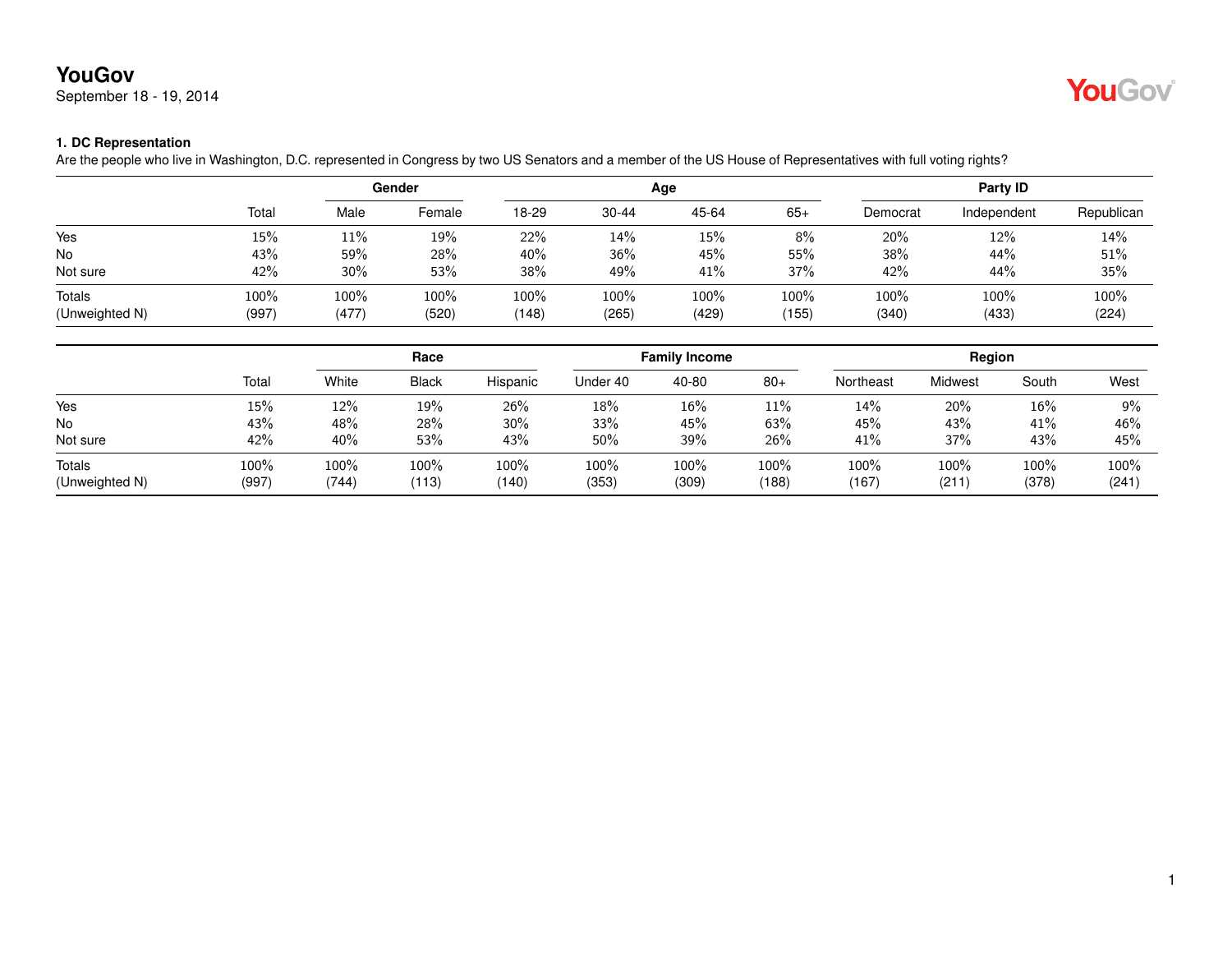# **YouGov**

September 18 - 19, 2014



## **2. Should DC have representation**

Should the people who live in Washington, D.C. be represented in Congress by two US Senators and a member of the US House of Representatives with full voting rights?

|                                 |                 | Gender        |               |               |               | Age           | Party ID      |               |               |               |
|---------------------------------|-----------------|---------------|---------------|---------------|---------------|---------------|---------------|---------------|---------------|---------------|
|                                 | Total           | Male          | Female        | 18-29         | $30 - 44$     | 45-64         | $65+$         | Democrat      | Independent   | Republican    |
| Yes                             | 37%             | 35%           | 39%           | 44%           | 33%           | 38%           | 31%           | 52%           | 30%           | 27%           |
| <b>No</b>                       | 31%             | 40%           | 22%           | 18%           | 26%           | 35%           | 45%           | 20%           | 30%           | 49%           |
| Not sure                        | 32%             | 25%           | 39%           | 38%           | 41%           | 27%           | 24%           | 28%           | 39%           | 24%           |
| <b>Totals</b><br>(Unweighted N) | 100%<br>(1,000) | 100%<br>(479) | 100%<br>(521) | 100%<br>(148) | 100%<br>(265) | 100%<br>(431) | 100%<br>(156) | 100%<br>(342) | 100%<br>(433) | 100%<br>(225) |

|                                 |                 | Race          |               |               | <b>Family Income</b> |               |               | Region        |               |               |               |
|---------------------------------|-----------------|---------------|---------------|---------------|----------------------|---------------|---------------|---------------|---------------|---------------|---------------|
|                                 | Total           | White         | <b>Black</b>  | Hispanic      | Under 40             | 40-80         | $80+$         | Northeast     | Midwest       | South         | West          |
| Yes                             | 37%             | 36%           | 37%           | 44%           | 39%                  | 42%           | 42%           | 40%           | 37%           | 38%           | 32%           |
| No                              | 31%             | 34%           | 16%           | 22%           | 21%                  | 32%           | 43%           | 26%           | 29%           | 30%           | 38%           |
| Not sure                        | 32%             | $30\%$        | 47%           | 34%           | 40%                  | 27%           | 14%           | 34%           | 34%           | 32%           | 30%           |
| <b>Totals</b><br>(Unweighted N) | 100%<br>(1,000) | 100%<br>(746) | 100%<br>(114) | 100%<br>(140) | 100%<br>(353)        | 100%<br>(311) | 100%<br>(188) | 100%<br>(168) | 100%<br>(212) | 100%<br>(379) | 100%<br>(241) |